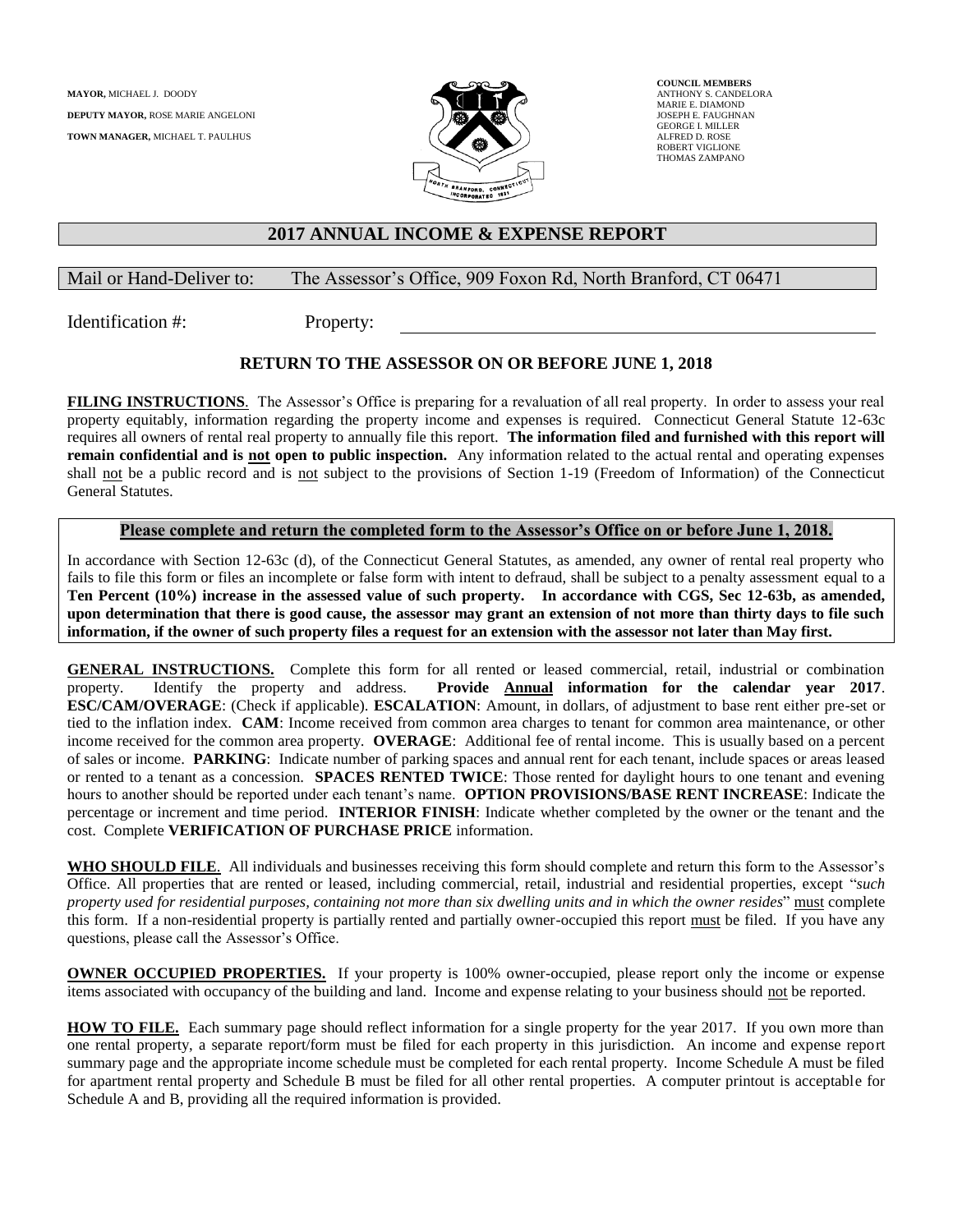# **RETURN TO THE ASSESSOR ON OR BEFORE JUNE 1, 2018**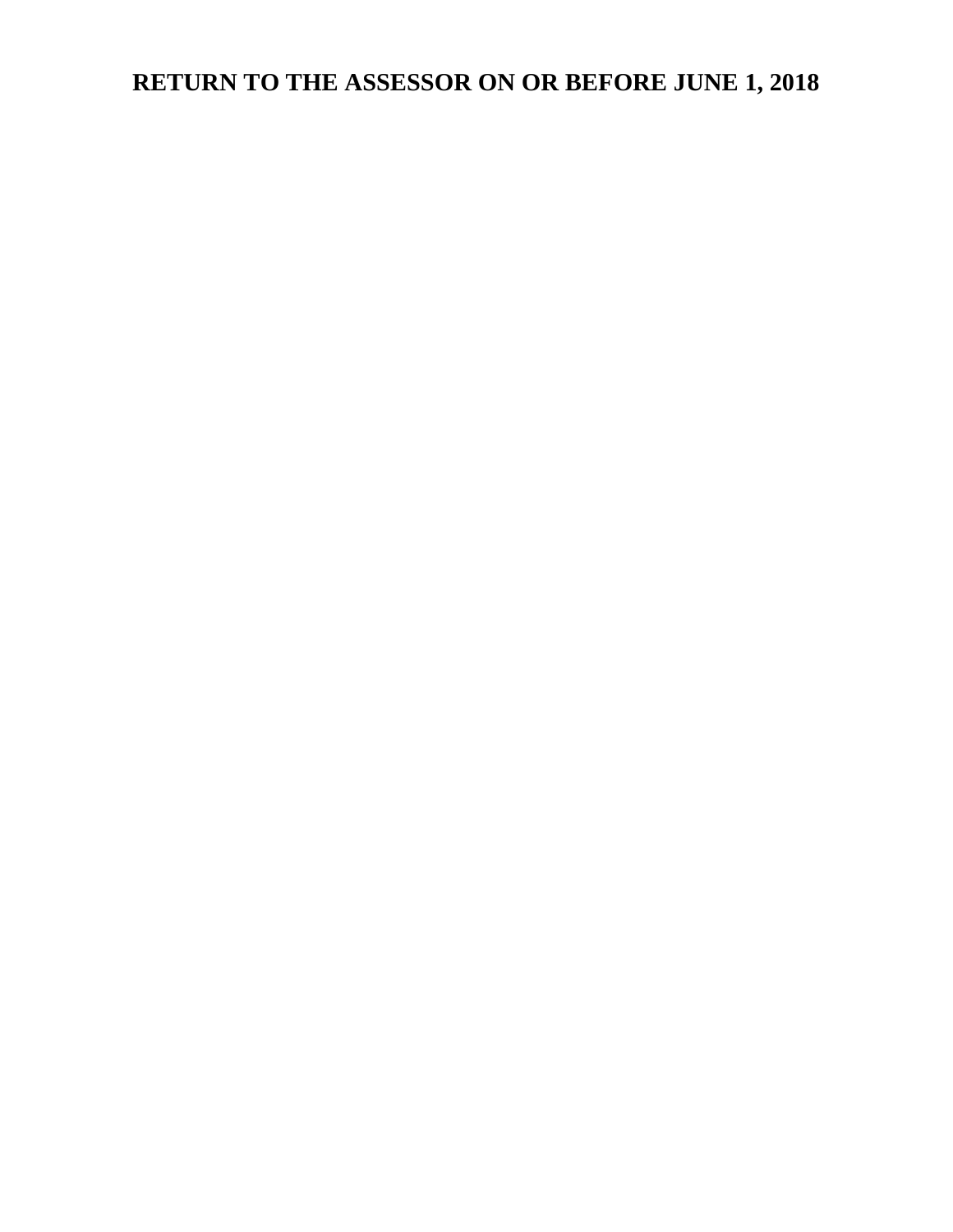## **Income and Expense Summary**

|        |                                          |                                           | Property PID                                           |                                                                |            |
|--------|------------------------------------------|-------------------------------------------|--------------------------------------------------------|----------------------------------------------------------------|------------|
|        | Owner's Name:                            |                                           |                                                        |                                                                |            |
|        | Mailing Address:                         |                                           |                                                        | Map/Block/Parcel<br>Property Location                          |            |
|        | (if different from front):               |                                           |                                                        | Phone #                                                        |            |
|        | City/State/Zip:                          |                                           |                                                        | Signature Owner/Agent                                          |            |
|        |                                          |                                           |                                                        |                                                                |            |
| 1      |                                          | Primary Property Use (Check One)          | Office<br>Apartment<br>Other<br>(Explain)              | Mixed Use<br>Shopping Center<br>Retail                         | Industrial |
| 2<br>3 | Gross Building Area<br>Net Leasable Area | (Including Owner-Occupied Space)          | Sq. Ft.<br>Sq. Ft.                                     | Number of Parking Spaces<br>6<br>7<br><b>Actual Year Built</b> |            |
| 4<br>5 | Owner Occupied Area<br>Number of Units   |                                           | Sq. Ft.                                                | 8<br>Year Remodeled (if applicable)                            |            |
|        |                                          |                                           |                                                        |                                                                |            |
| 9      |                                          | Apartment Rentals (From Schedule A)       |                                                        |                                                                |            |
|        |                                          | Office Rentals (From Schedule B)          |                                                        |                                                                |            |
| 10     |                                          |                                           |                                                        |                                                                |            |
| 11     |                                          | Retail Rentals (From Schedule B)          |                                                        |                                                                |            |
| 12     |                                          | Mixed Rentals (From Schedule B)           |                                                        |                                                                |            |
| 13     |                                          | Shopping Center Rentals (From Schedule B) |                                                        |                                                                |            |
| 14     |                                          | Industrial Rentals (From Schedule B)      |                                                        |                                                                |            |
| 15     |                                          | Other Rentals (From Schedule B)           |                                                        |                                                                |            |
| 16     | Parking Rentals                          |                                           |                                                        |                                                                |            |
| 17     | Other Property Income                    |                                           |                                                        |                                                                |            |
|        | 18                                       |                                           | Total Potential Income (add lines 9 through 17)        |                                                                |            |
|        | 19                                       | Loss Due to Vacancy and Credit            |                                                        |                                                                |            |
|        | 20                                       |                                           | <b>Effective Annual Income (Line 18 Minus Line 19)</b> |                                                                |            |
|        |                                          |                                           |                                                        |                                                                |            |
| 21     | Heating/Air Conditioning                 |                                           |                                                        |                                                                |            |
| 22     | Electricity                              |                                           |                                                        |                                                                |            |
| 23     | Other Utilities                          |                                           |                                                        |                                                                |            |
| 24     | Payroll (Except Management)              |                                           |                                                        |                                                                |            |
| 25     | Supplies                                 |                                           |                                                        |                                                                |            |
| 26     | Management                               |                                           |                                                        |                                                                |            |
| 27     | Insurance                                |                                           |                                                        |                                                                |            |
| 28     | Common Area Maintenance                  |                                           |                                                        |                                                                |            |
| 29     |                                          | Leasing Fees/Commissions / Advertising    |                                                        |                                                                |            |
| 30     | Legal and Accounting                     |                                           |                                                        |                                                                |            |
| 31     | Elevator Maintenance                     |                                           |                                                        |                                                                |            |
| 32     | Tenant Improvements                      |                                           |                                                        |                                                                |            |
| 33     | <b>General Repairs</b>                   |                                           |                                                        |                                                                |            |
| 34     | Other (Specify)                          |                                           |                                                        |                                                                |            |
| 35     | Other (Specify)                          |                                           |                                                        |                                                                |            |
| 36     | Other (Specify)                          |                                           |                                                        |                                                                |            |
| 37     | Security                                 |                                           |                                                        |                                                                |            |
|        | 38                                       |                                           | <b>Total Expenses (Add Lines 21 Through 37)</b>        |                                                                |            |
|        | 39                                       |                                           | Net Operating Income (Line 20 Minus Line 38)           |                                                                |            |
|        |                                          |                                           |                                                        |                                                                |            |
|        | 40                                       | Capital Expenses                          |                                                        |                                                                |            |
|        | 41                                       | <b>Real Estate Taxes</b>                  |                                                        |                                                                |            |
|        | 42                                       | Mortgage Payment (Principal and Interest) |                                                        |                                                                |            |

**RETURN TO THE ASSESSOR ON OR BEFORE JUNE 1, 2018**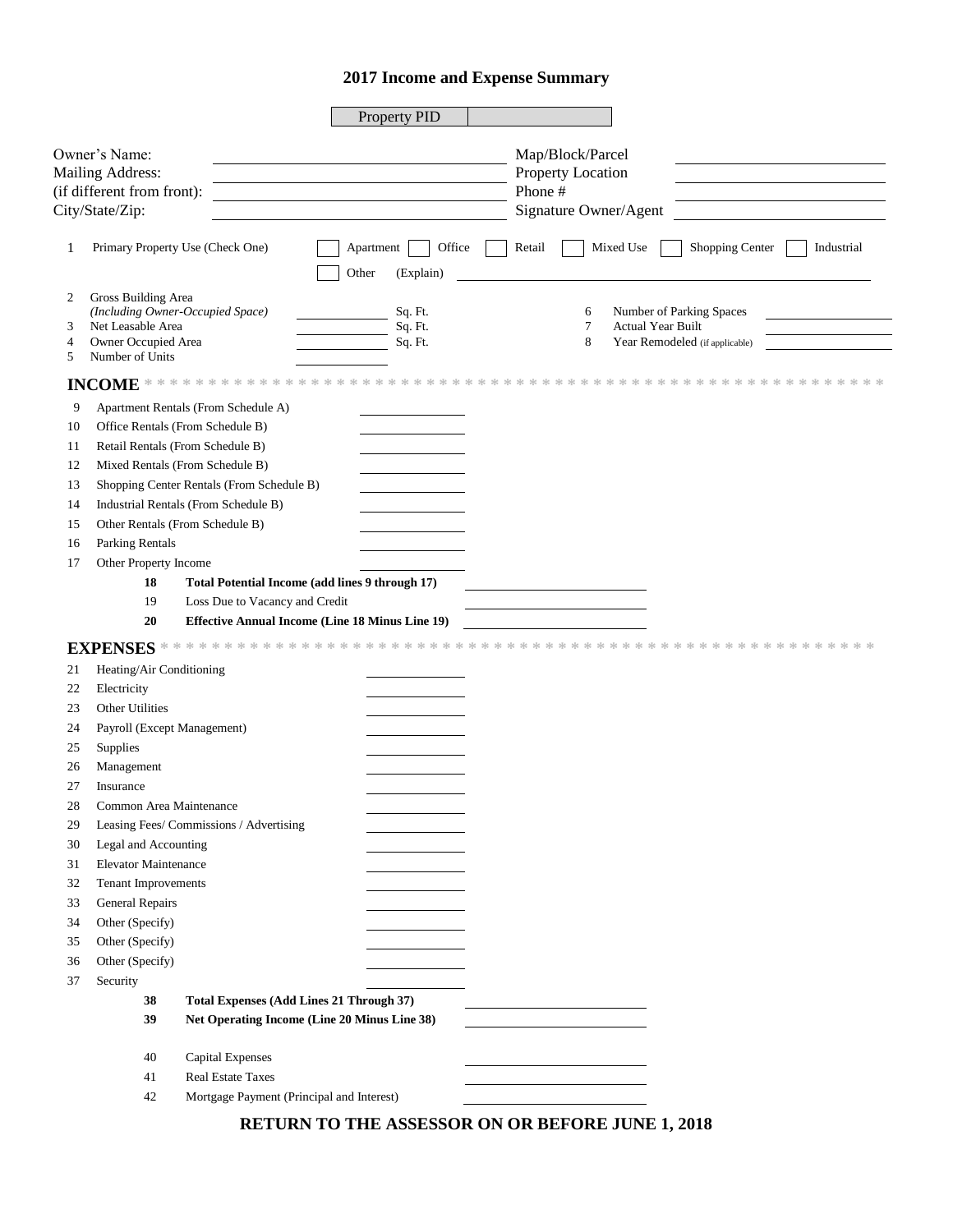|           |              | Property Location: |            | PID:         | Complete this Section for Apartment Rental activity only |              |              |                   |                                  |                               |        |
|-----------|--------------|--------------------|------------|--------------|----------------------------------------------------------|--------------|--------------|-------------------|----------------------------------|-------------------------------|--------|
|           | NO OF UNITS  |                    | ROOM COUNT |              | <b>UNIT SIZE</b>                                         | MONTHLY RENT |              | <b>TYPICAL</b>    | <b>BUILDINGS FEATURES INCLUD</b> |                               |        |
|           | <b>TOTAL</b> | RENTED             | ROOMS      | <b>BATHS</b> |                                                          | PER UNIT     | <b>TOTAL</b> | <b>LEASE TERM</b> |                                  | RENT                          |        |
|           |              |                    |            |              |                                                          |              |              |                   |                                  | (Please Check All That Apply) |        |
|           |              |                    |            |              |                                                          |              |              |                   |                                  | Heat                          | $\Box$ |
|           |              |                    |            |              |                                                          |              |              |                   |                                  | Electricity                   | $\Box$ |
|           |              |                    |            |              |                                                          |              |              |                   |                                  | Air Conditioning              | $\Box$ |
|           |              |                    |            |              |                                                          |              |              |                   |                                  | Stove /<br>Refrigerator       | □      |
| nits      |              |                    |            |              |                                                          |              |              |                   |                                  | Dishwasher                    | $\Box$ |
| <b>ed</b> |              |                    |            |              |                                                          |              |              |                   |                                  | Garbage Disposal              | □      |
| total     |              |                    |            |              |                                                          |              |              |                   |                                  | Other Utilities               | $\Box$ |
| rking     |              |                    |            |              |                                                          |              |              |                   | П                                | Other Specify                 |        |
|           |              |                    |            |              |                                                          |              |              |                   |                                  |                               |        |
|           |              |                    |            |              |                                                          |              |              |                   |                                  |                               |        |

#### **Schedule B – 2017 Lessee Schedule**

| Name of<br>Tenant | Location of<br>Space | Lease Term |     |         | Annual Rent |                    |       |                      | Par                     |
|-------------------|----------------------|------------|-----|---------|-------------|--------------------|-------|----------------------|-------------------------|
|                   |                      | Start      | End | Sq. Ft. | Base        | ESC/CAM<br>Overage | Total | Total Per<br>Sq. Ft. | No. of<br><b>Spaces</b> |
|                   |                      |            |     |         |             |                    |       |                      |                         |
|                   |                      |            |     |         |             |                    |       |                      |                         |
|                   |                      |            |     |         |             |                    |       |                      |                         |
|                   |                      |            |     |         |             |                    |       |                      |                         |
|                   |                      |            |     |         |             |                    |       |                      |                         |
|                   |                      |            |     |         |             |                    |       |                      |                         |
|                   |                      |            |     |         |             |                    |       |                      |                         |
| <b>TOTALS</b>     |                      |            |     |         |             |                    |       |                      |                         |

## **COPY AND ATTACH ADDITIONAL PAGES AS NEEDED**

# **VRIFICATION OF PURCHASE PRICE**

| Property Location      |                | <b>PID</b> |  |                        |  |  |
|------------------------|----------------|------------|--|------------------------|--|--|
| Purchase Price         | Down Payment   |            |  | Date of Purchase       |  |  |
| Date of Last Appraisal | Appraisal Firm |            |  | <b>Appraised Value</b> |  |  |